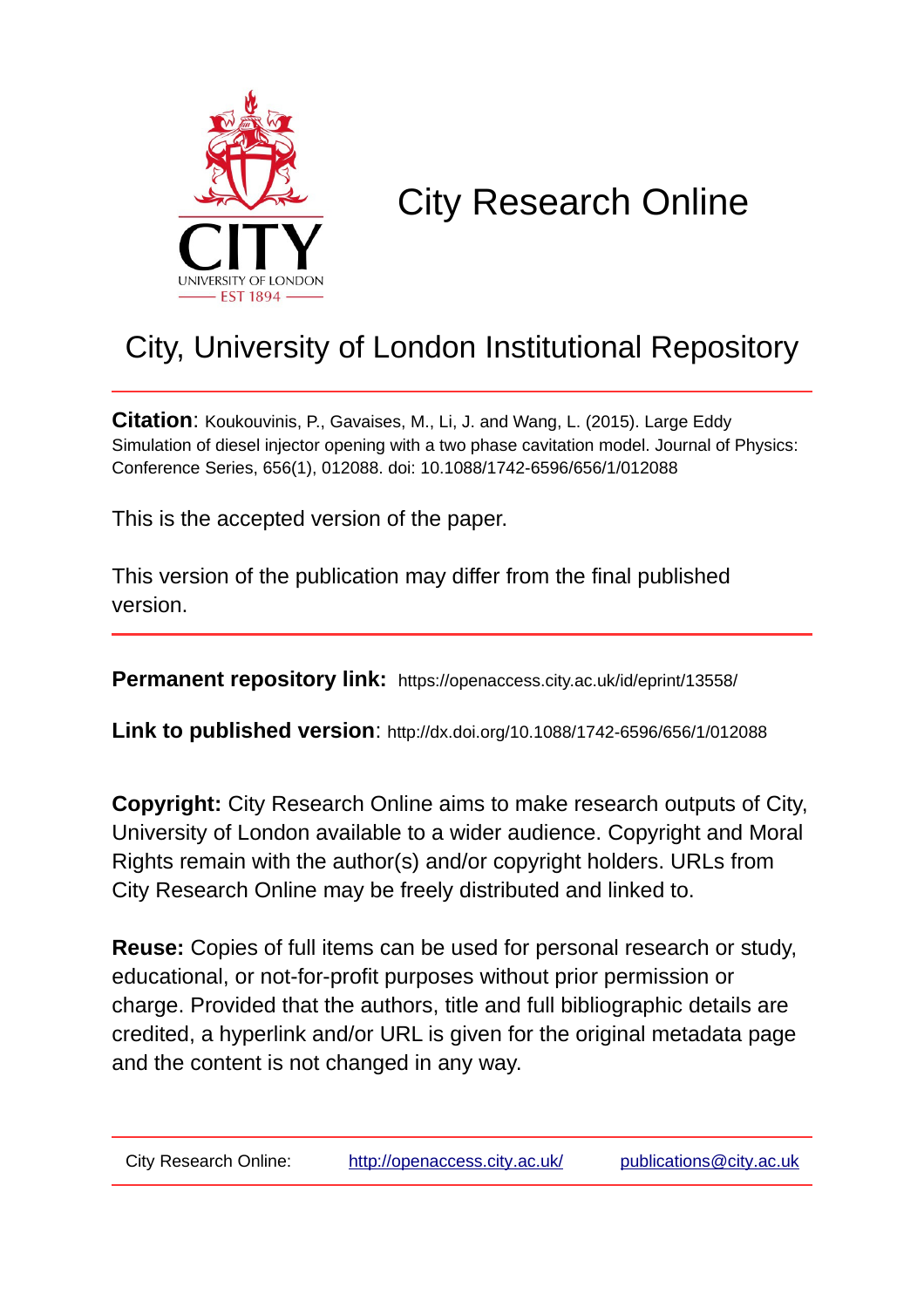### **Large Eddy Simulation of diesel injector opening with a two phase cavitation model**

**P** Koukouvinis<sup>1,2</sup>, M Gavaises<sup>2</sup>, J Li<sup>3</sup>, L Wang<sup>3</sup>

<sup>2</sup> City University London, Northampton Square EC1V 0HB, United Kingdom <sup>3</sup> Caterpillar Inc., Peoria, Illinois Area US, 61602US

foivos.koukouvinis.1@city.ac.uk

**Abstract.** In the current paper, indicative results of the flow simulation during the opening phase of a Diesel injector are presented. In order to capture the complex flow field and cavitation structures forming in the injector, Large Eddy Simulation has been employed, whereas compressibility of the liquid was included. For taking into account cavitation effects, a two phase homogenous mixture model was employed. The mass transfer rate of the mixture model was adjusted to limit as much as possible the occurrence of negative pressures. During the simulation, pressure peaks have been found in areas of vapour collapse, with magnitude beyond 4000bar, which is higher that the yield stress of common materials. The locations of such pressure peaks corresponds well with the actual erosion location as found from X ray scans.

#### **1. Introduction**

Diesel injection systems play a fundamental role in internal combustion engines since they affect the formation of the fuel spray, atomization and combustion, the formed emissions and the engine efficiency. The jet velocities formed are of the order of 500m/s, requiring very high upstream pressures around 2000bar or even more. Current trends show injection pressures to even rise to 3000bar, in order to meet the future EU legislations in emissions. However, moving towards higher and higher pressure levels causes very high velocities in the tight passages in the Diesel injector and strong accelerations in sharp direction changes (corners, fillets etc.), leading to local static pressure drop below the saturation pressure and causing cavitation. Furthermore, cavitation collapse may lead to cavitation erosion damage and serious degradation of the injector performance, even leading to catastrophic injector failure, which could damage the engine, if the injector tip breaks off.

There have been many efforts for the prediction of the Diesel injector erosion, see e.g. the work of Koukouvinis et al. [\[1\]](#page-4-0). The aim of the current work is to simulate the flow inside a Diesel injector in a more fundamental level, including compressibility effects of the liquid phase and also using a Large Eddy Simulation for describing turbulence. The reason for employing compressibility effects is the large density difference in the injector, which may reach 10%, not to mention the high liquid velocities that can reach a Mach number of 0.5. Furthermore, resorting to Large Eddy Simulation techniques is because RANS/URANS are inadequate for capturing the complicate vortex patterns which affect cavitation formation [\[2\]](#page-4-1), while even modified RANS turbulence models are situational [\[3\]](#page-4-2). To the

l

 $1$  Corresponding author.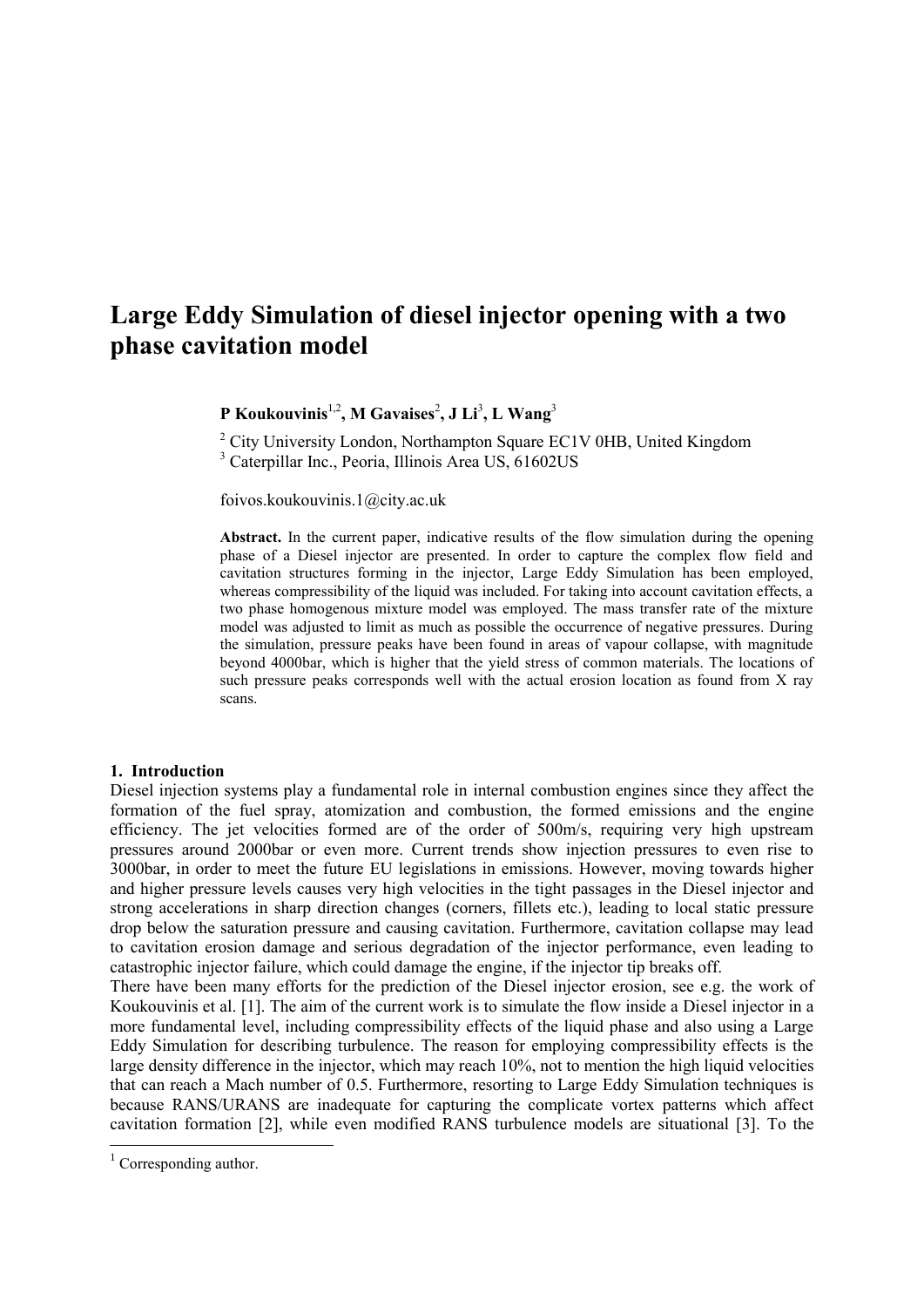authors knowledge, a similar work does not exist in literature; Sezal et al. [\[4\]](#page-4-3) and Salvador et al. [\[5\]](#page-4-4) include compressibility effects, but no needle motion.

#### **2. Numerical background**

Numerical simulations presented in this work are based on a the solution of the Navier Stokes equations, using a commercial pressure-based solver, Fluent [\[6\]](#page-4-5). The equations solved consist of the continuity and momentum equations, while the energy equation has been omitted since heat effects were ignored. However, since Diesel properties vary significantly with the pressure levels in the injection systems, both liquid phase viscosity and density are assumed variable, as functions of pressure. For density, the Tait equation of state was used:

$$
p = B \left[ \left( \frac{\rho}{\rho_{sat,L}} \right)^n - 1 \right] + p_{sat} \tag{1}
$$

where  $\rho_{sat,L}$ = 747.65kg/m<sup>3</sup> is the density at saturation pressure  $p_{sat}$ =1.2bar, at temperature of 395K. The temperature was estimated through simplified 1D analysis for the pressure levels in the injector [\[7\]](#page-4-6) and is an estimated average during the injection event. The bulk modulus is *B*=110MPa and *n*=7.15. For Diesel liquid kinematic viscosity, *v*, a relation provided by N. Kolev [\[8\]](#page-4-7) is used, applied for the same temperature level as above: log<sub>10</sub>  $(10^6 v) = 0.035065275 - 0.000234373 \cdot p/10$ 

$$
\log_{10}(10^6 \nu) = 0.035065275 - 0.000234373 \cdot p/10^5 \tag{2}
$$

For the introduction of cavitation effects, an additional transport equation is solved for tracking the vapour phase. The vapour properties used, are density  $\rho_V = 6.5 \text{kg/m3}$ , the dynamic viscosity  $\mu_v$ =7.5 $\mu$ Pa.s. The two phase model, assumes mechanical equilibrium between the two phases, i.e. both liquid and vapour phase share the same pressure and velocity fields. An additional advection equation corresponding to the vapour fraction is solved, in the following form:

$$
\frac{\partial (a\rho_v)}{\partial t} + \nabla (a\rho_v \mathbf{u}) = R_e - R_c \tag{1}
$$

where *a* is the vapour fraction,  $\rho_v$  is the vapour density, **u** is the velocity field and  $R_e$ ,  $R_c$  are the mass transfer rates for condensation (c) and evaporation (e), prescribed by the Zwart-Gerber-Belamri model [\[9\]](#page-4-8). The mass transfer terms have been tuned in order to limit the existence of negative pressures inside the computational domain as much as possible; after the tuning the minimum pressure inside the injector is approximately -20bar.

For the capturing of the complicated turbulent structures inside the sac volume and orifice, the Wall Adapted Local Eddy-viscosity (WALE) LES model was employed [\[10\]](#page-4-9), since it has much better performance in wall-bounded flows, as the one developing inside the injector.

#### **3. Diesel injector simulation**

#### *3.1. Case set-up*

The geometry has been provided by Caterpillar Inc.; it is a 5-hole tapered injector (see fig. 1a). The injector operates at an average inlet pressure level of 1800bar and outlet pressure of 50bar. The exact pressure pulse and the corresponding needle motion were provided by Caterpillar, calculated using 1D CFD tools, and were used for the simulation. Note also that at the end of the orifice of the injector an additional hemispherical volume was added (fig. 1b), in order to move the influence of the outlet boundary further away from the orifice, especially considering that cavitation structures may reach or even exit the orifice, as will be shown later. The configuration resembles the injection test benches in Caterpillar, where injection is performed in a chamber filled with liquid.

The needle motion is assumed to be in the axial direction only, so any eccentricity effects were omitted. In reality eccentricity effects are significant during the early opening and late closing phases, but introduction of such effects will impose the simulation of the complete injector geometry, which will be much more complicated. In the current simulation, only  $1/5<sup>th</sup>$  of the domain was solved and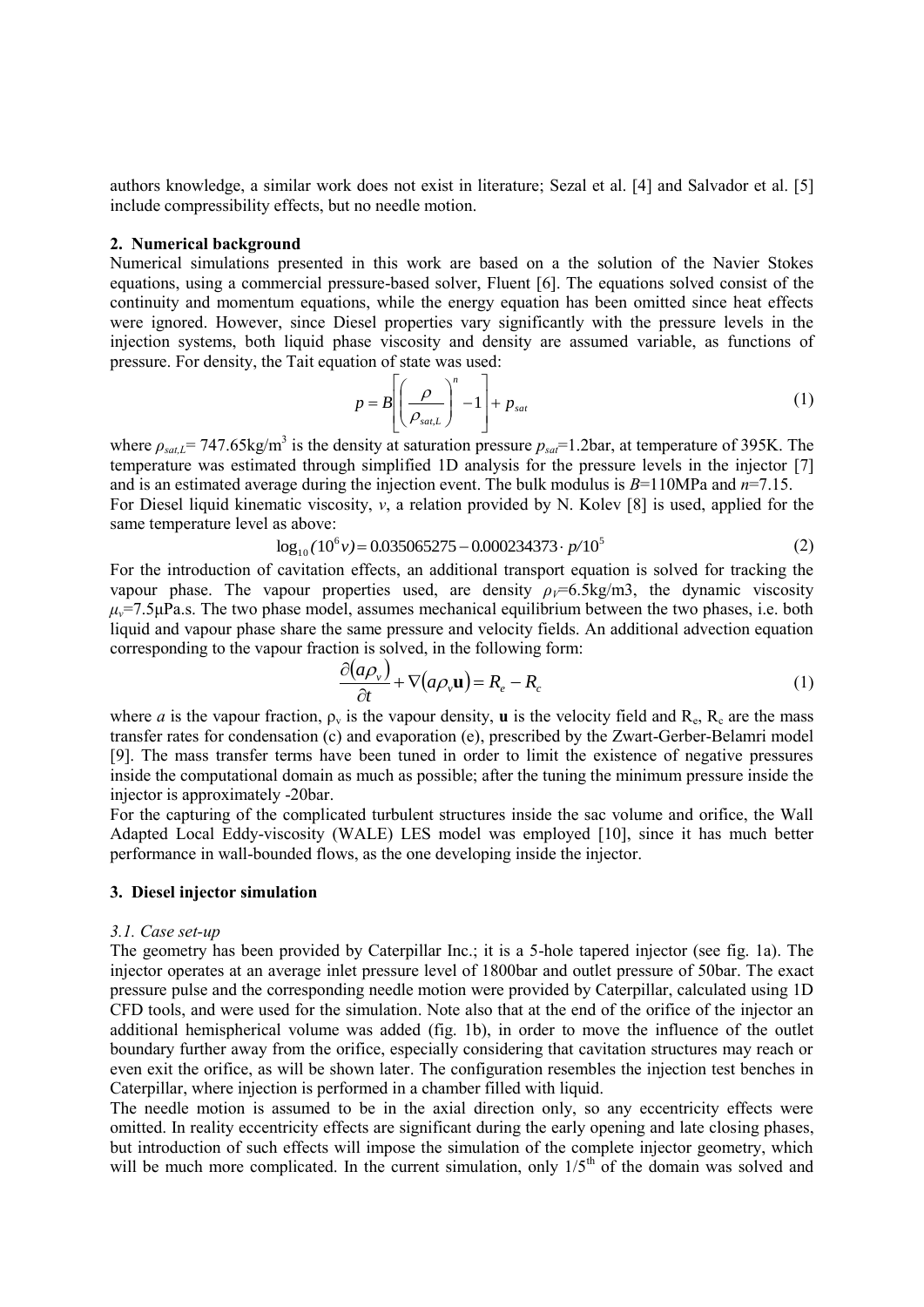periodic boundary conditions have been employed at the sides of the domain. The computational domain was split in a set of moving, deforming and stationary zones, as shown in fig. 1b.



Fig. 1. (a) Sketch of the injector examined, (b) Splitting of the geometry to accommodate mesh motion (c) details of the mesh at the needle seat passage and sac volume.

The computational mesh used is block-structured, with the exception of a zone in the sac prior to the orifice entrance, which is unstructured tetrahedral (see fig. 1c). Inflation layers were introduced in the area of interest, such as sac and orifice to capture the boundary layers. Mesh motion was introduced by a smoothing algorithm at low lifts and the mesh layer addition at higher lifts. The mesh size was approximately 1 million cells at the beginning of the simulation; the needle motion introduces additional cell layers inside the volume denoted with blue colour in fig. 1b, so the actual cell count increases over time. A bounded central scheme (hybrid between central and second order upwind) was used for momentum, while second order upwind for density and QUICK for volume fraction. Time advancement was performed with an implicit, second order, backward differentiation with a time step of 5ns, in order to be able to capture the complicated turbulent patterns. The implicit integration avoids the time step restriction due to compressibility effects, which would further limit the time step to even lower values.

#### *3.2. Simulation results*

In fig. 2a the complicated cavitation patterns inside the sac volume and the injector orifice are shown. Also in fig. 2b the evolution of the maximum pressure on the wall is shown. From the simulation results, cavitation starts to develop at the edges of the jet formed at low lifts between the needle and needle seat, due to shear layer instability. Later on, cavitation extends inside the sac volume, due to the vortex formation. At the same time, cavitation collapses on the needle produce strong shock waves, with pressure levels exceeding 4000bar and even peaking at 10000bar. When the needle opening is high enough, e.g. at  $\sim$ 39 $\mu$ m pressure starts to rise inside the sac volume and cavitation structures collapse, causing sporadic pressure peaks on the sac wall. Eventually, cavitation is limited only inside the orifice, at the upper orifice surface. Note that cavitation may extend outside the injector orifice.

#### **4. Conclusion**

This paper outlines the methodology and results from Large Eddy Simulation inside a Diesel injector, including liquid compressibility effects. The turbulence model used is capable of capturing the complicated vortex patterns inside the injector sac and orifice, which in turn affect the cavitation formation location and collapse. Cavitation collapses produce strong shockwaves, with pressure levels exceeding 4000bar. The locations of the pressure peaks correspond well with erosion patterns from Xray imaging of the actual tested injectors.